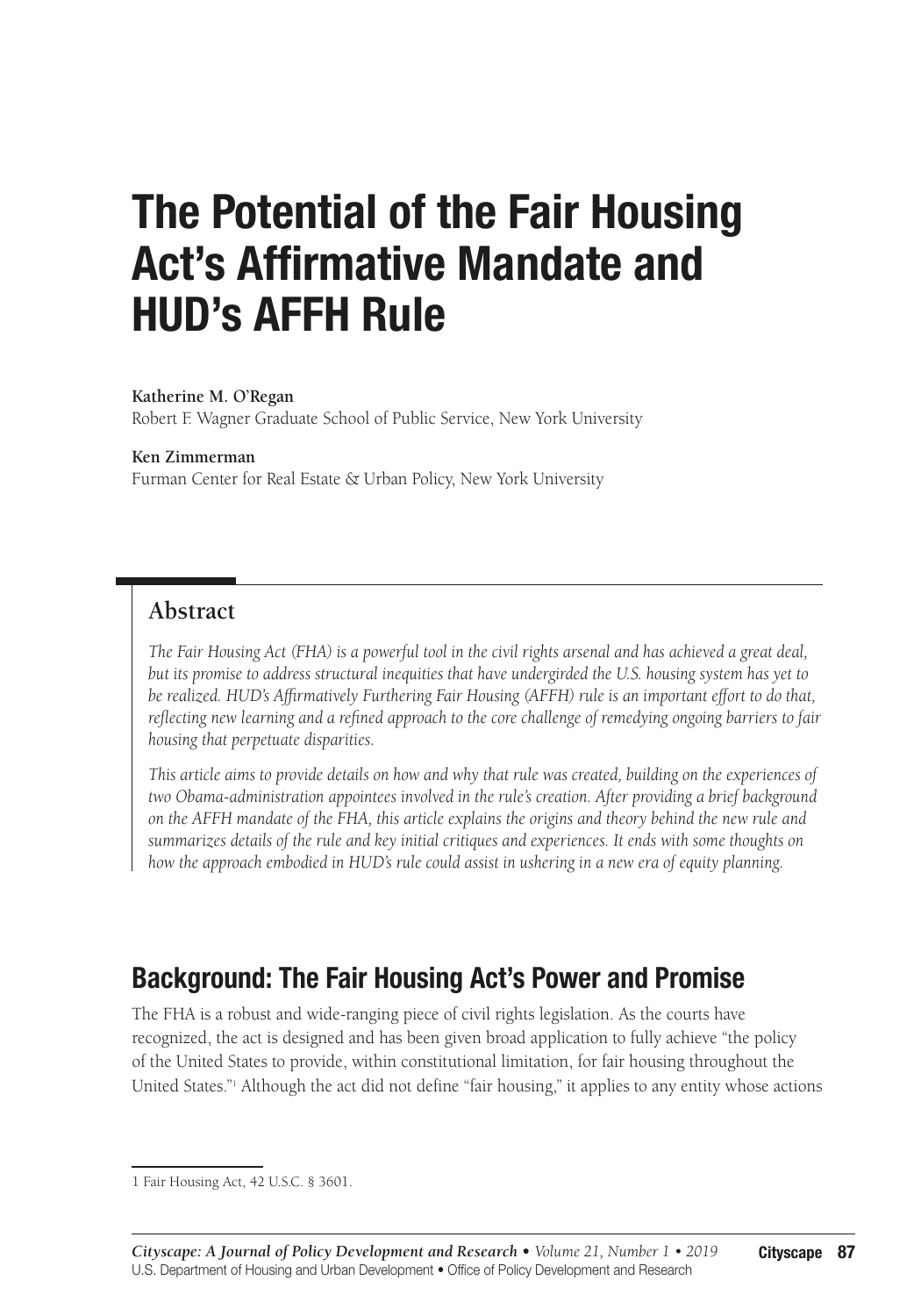influence housing,<sup>2</sup> and is to be "generous[ly]" interpreted to allow all who might be conceivably harmed to seek its protection."3

In creating the FHA, Congress recognized that simply combating future discrimination would not be enough to overcome the history of racialized policy and practices that led to dual housing markets and what the Kerner Commission (whose report was issued less than 2 months before the FHA's passage) recognized as "two societies" (Kerner, 1968).4 To achieve that goal, the FHA went beyond antidiscrimination provisions and required the Federal government to take "affirmative" steps to overcome this legacy. Specifically, the FHA imposed on the federal government an obligation "affirmatively to further fair housing," which we refer to as the AFFH mandate.<sup>5</sup> This recognition of structural inequality and racism was visionary.

Realizing the potential of this aspiration in the 50 years since the FHA's passage has been a halting process, with many fits, starts, and backtracking. Efforts to implement the AFFH provisions have met a host of political, programmatic, and other roadblocks that prevented significant advances and led to what some commentators have termed a "fundamental imbalance in [the act's] statutory missions" (Davidson and Penalver, 2018).<sup>6</sup> The problematic track record with the AFFH mandate stands in stark contrast to other areas of the FHA, where those charged with implementing and enforcing it have operated with great dexterity to adapt to changes in the housing field.<sup>7</sup> One continuous question is whether the learning and adaption that have enabled the FHA to remain relevant in other domains can occur with AFFH.

One should examine the AFFH regulation against this backdrop in both ambition and approach.

<sup>2</sup> The Fair Housing Act, 42 U.S.C. § 3604(a) defines discrimination to include "mak[ing] unavailable or deny[ing]" a dwelling based on a protected characteristic without limiting the entities who may be held responsible for such actions.

<sup>3</sup> Another illustration of the strength of the FHA is that its mandates may be violated by actions that have a discriminatory effect (disparate impact), even without proof of discriminatory intent, as recently reaffirmed by the U.S. Supreme Court in Texas Dept. of Housing and Community Affairs v. Inclusive Communities Project, Inc., 135 S. Ct. 2507 (United States Reports 576, 2015). Similarly, the act establishes an enforcement regime that authorizes both private parties and the government to bring suit; it also establishes an administrative enforcement procedure. See Fair Housing Act, 42 U.S.C. §3608-14.

<sup>4</sup> The Kerner Commission stated that "fundamental to the Commission's recommendations" was the need for "[f] ederal housing programs [to] be given a new thrust aimed at overcoming the prevailing patterns of racial segregation" (Kerner, 1968: 260).

<sup>5</sup> The Fair Housing Act, 42 U.S.C §3608(d) states, "All executive departments and agencies shall administer their programs and activities relating to housing and urban development (including any Federal agency having regulatory or supervisory authority over financial institutions) in a manner affirmatively to further the purposes of this subchapter and shall cooperate with the Secretary to further such purposes." (See also Fair Housing Act, 42 U.S.C. § 3608(e)(5).) Litigation has made clear that the AFFH mandate applies to all Federal investments, including the Low-Income Housing Tax Credit Program. See "In Re: Adoption of Uniform Housing Affordability Controls by the New Jersey Housing and Mortgage Finance Agency," 848 A.2d 1 (N.J. Super. Ct. App. Div. 2004). [https://caselaw.findlaw.](https://caselaw.findlaw.com/nj-superior-court-appellate-division/1084626.html) [com/nj-superior-court-appellate-division/1084626.html.](https://caselaw.findlaw.com/nj-superior-court-appellate-division/1084626.html)

<sup>6</sup> For a general discussion, see Smyth, Allen, and Schnaith (2015).

<sup>7</sup> Following the addition of disability as a protected class under the FHA in 1988, HUD initiated regulatory guidance, technical assistance, targeted enforcement, and public engagement that have led to widespread refinements in housing construction and marketing and has markedly opened up housing to persons with disabilities.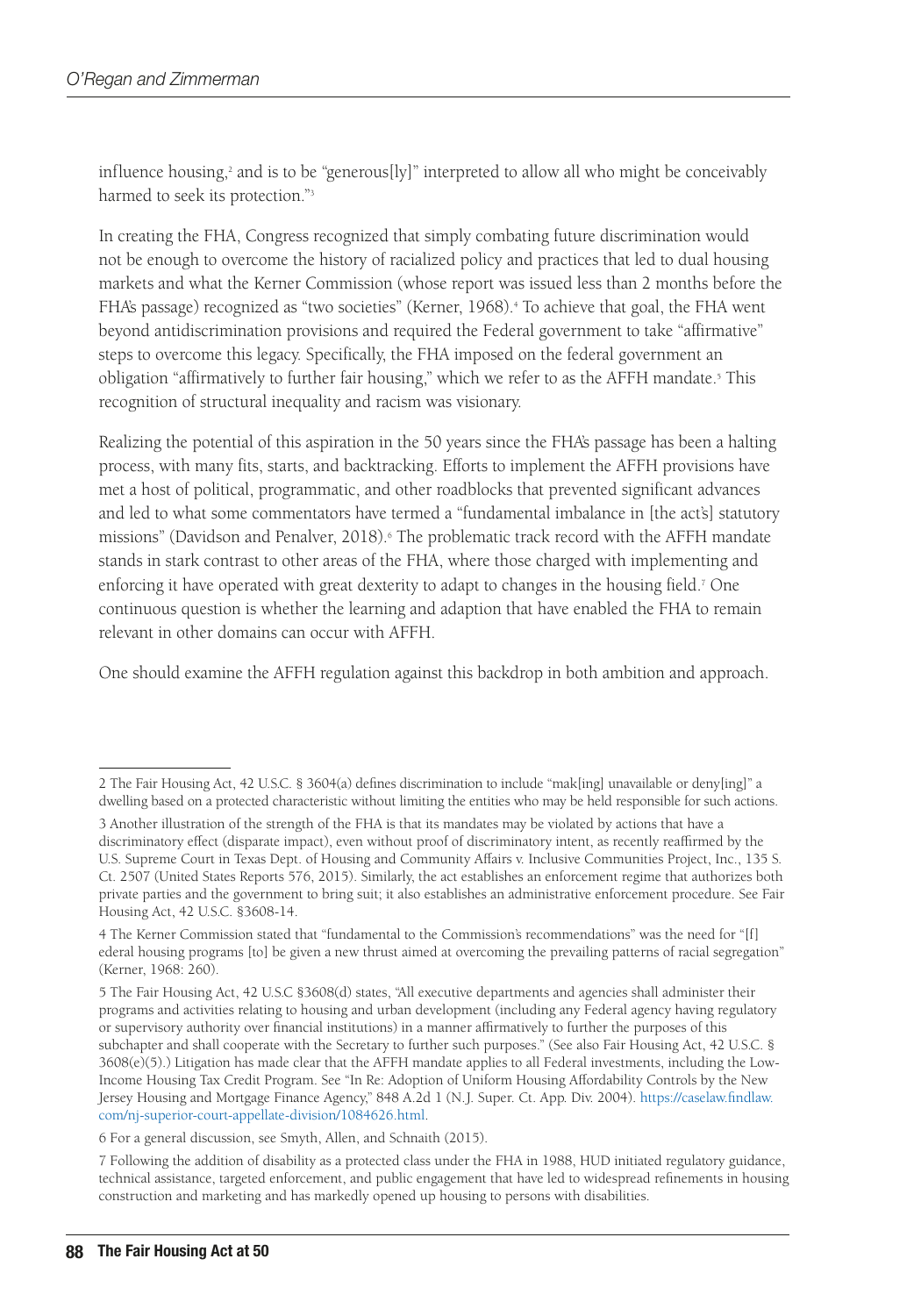### The AFFH Rule's History and Theory of Change

Perhaps HUD's boldest effort to implement the AFFH mandate occurred immediately after the FHA was passed. HUD Secretary George Romney used the AFFH requirement as the basis for withholding water, sewer, and parkland grants from jurisdictions with exclusionary practices, including exclusionary zoning ordinances. Romney's "Open Communities" program put him in opposition to the Nixon administration and was eventually shut down.8 Only in 1995 did HUD again take serious steps to enforce the AFFH obligations through its grants programs, issuing the Fair Housing Planning Guide and introducing its Analysis of Impediments (AI) requirement. As discussed later, that process has been widely criticized as ineffective. In 1998, HUD issued a Proposed AFFH Rule, which included establishing AFFH performance standards for participants in the Community Development Block Grant (CDBG) program,<sup>9</sup> but HUD received extensive public comments and chose not to issue a final rule.

With the 2008 election of President Barack Obama and his appointment of Shaun Donovan as HUD Secretary, the new administration revisited the AFFH mandate to determine how it could be revitalized as part of the administration's broad commitment to furthering equity. To do so, Secretary Donovan initiated what became a multiyear process to review and translate the AFFH mandate into policy and practice.

The crises the new administration faced as it began its work influenced its eventual focus and approach. At the end of 2008, the country was deep in the throes of the Great Recession, triggered by fundamental failures in housing finance oversight and regulation. Foreclosures were at a record high. The Gulf Region was still beset by failed recovery efforts following Hurricane Katrina. Also, the administration sought to respond to the growing challenge of climate change by incorporating resiliency measures into housing and community development resources and initiatives. Those and other pressing challenges had a deep and widely recognized racial dimension, as the foreclosure crisis destroyed Black and Latino wealth, the recession exacerbated preexisting disparities, and the post-Katrina failures fell particularly hard on minority communities (Faber, 2013; Squires and Hartman, 2006).

Given those dynamics, the new secretary and his team started with several premises that shaped their overall agenda and informed their approach to the AFFH mandate. First, HUD recognized that major challenges, ranging from climate change to ongoing racial disparities along numerous measures of well-being, required approaches that transcended public sector silos and would best be achieved by coordinated planning and integrated resource allocation. Applied to the AFFH effort, that suggested that previous approaches—which had been primarily driven by and focused on the agency's fair housing office—needed to be broadened and would require the full participation of and buy-in by the components of HUD responsible for community development and public and assisted housing. The goal was to ensure that HUD's annual distribution of more than \$40 billion to state and local governments, public housing authorities, and Native American tribes were part of AFFH implementation. In fact, the ideal approach to the AFFH mandate would move beyond

<sup>8</sup> For a complete summary of HUD's efforts, see Schwartz (2014).

<sup>9</sup> CDBG is HUD's largest block grant program, providing more than \$3 billion in grants to local jurisdictions annually. See [https://www.hud.gov/program\\_offices/comm\\_planning/communitydevelopment/programs](https://www.hud.gov/program_offices/comm_planning/communitydevelopment/programs).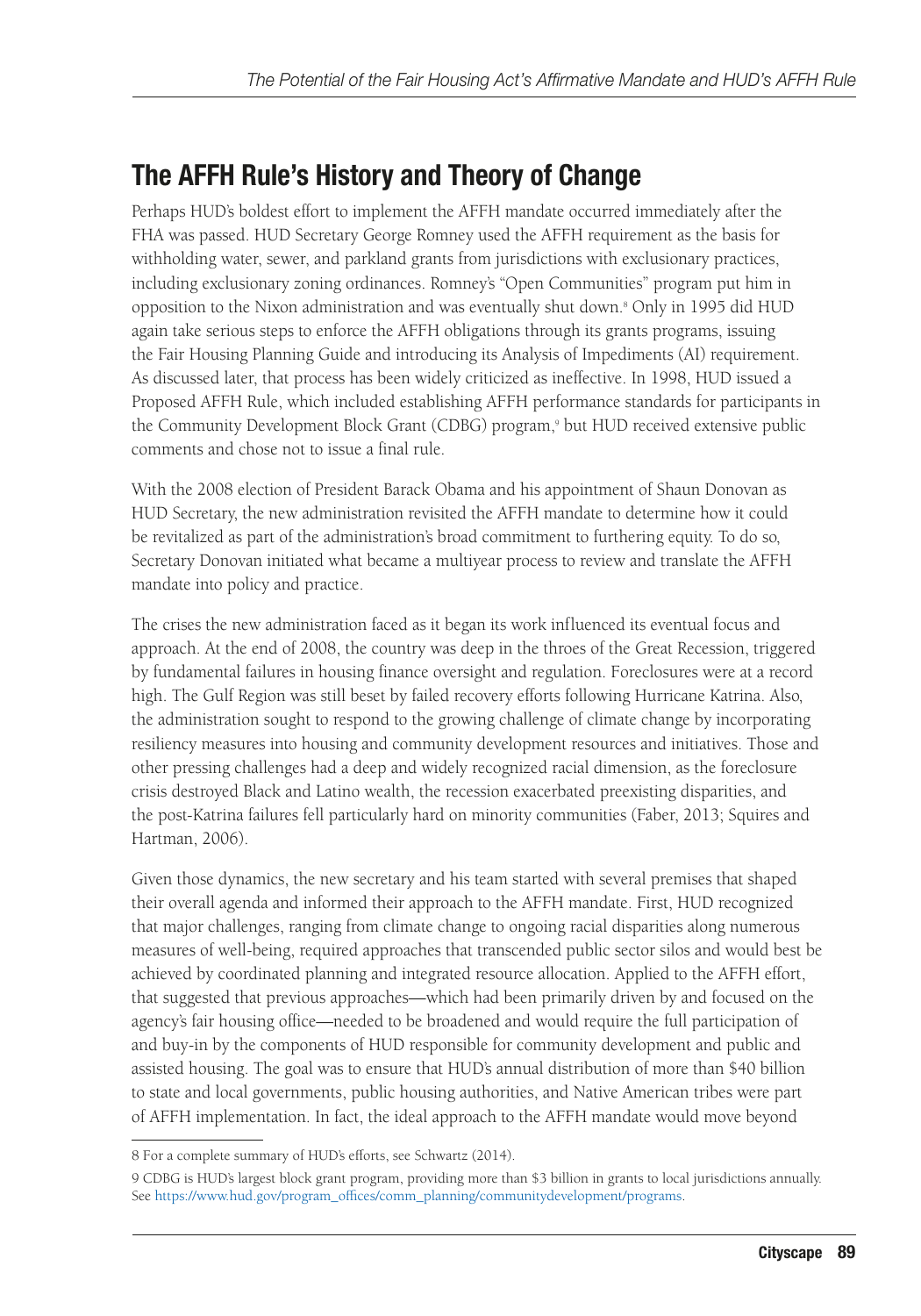HUD programs and incorporate transportation, education, and other key elements that addressed barriers to achieving fully equal opportunities, such as with the cross-HUD-DOT-EPA Sustainable Communities Initiative.10

Second, HUD aspired to revisit how best to define the respective roles of the Federal government and state and local actors in operationalizing the AFFH mandate. Pursuant to the FHA's AFFH provisions, HUD had a legal obligation to further fair housing affirmatively and the legal authority to take enforcement action when its grantees failed to do so.<sup>11</sup> Beyond that starting point, myriad ways of using Federal authority to harness state and local housing and community-development capacity existed. Decades of poor experience with top-down, one-size-fits-all approaches to community development had inspired more locally driven and locally tailored comprehensive efforts, and state and local governments, private entities, and nonprofit groups had developed new capacities as a result.12 In the AFFH context, that suggested focusing on the Federal government's ability to set overall direction, articulate policy and program options, incentivize participation, and provide resources for enhancing local capacity, including through data and technical assistance. Similarly, those efforts and increased capacities led to a desire to facilitate partnership and investment from state and local actors—especially critical given the awareness of the lack of a singular policy or approach to advance AFFH and the need to tailor actions to local circumstances in each geographic area.

Finally, many in the administration deeply believed in the importance and potential for robust community engagement to improve both process and outcome. They had an increased appreciation that although community participation had a long and mixed history in housing and civil rights practice and policymaking, engagement of community groups and the broader public could be the difference-maker between a paper exercise and meaningful action. Enabling meaningful and effective community engagement in the AFFH context had clear-cut challenges, however. The capacity of local communities, especially low-income communities of color, to use, access, and deploy information to influence public resource allocation was highly uneven across those communities. Further, what data would be most useful and how it might be shared to enable community groups to participate effectively was uncertain. Also, what would incentivize local groups to engage actively, especially if there were not a clear-cut link between participation and subsequent resource decisions and policy outcomes, was unclear. HUD's longstanding investments

<sup>10</sup> HUD led this cross-agency initiative to support local and regional integrative planning efforts. See [https://www.](https://www.hudexchange.info/programs/sci/) [hudexchange.info/programs/sci/](https://www.hudexchange.info/programs/sci/).

<sup>11</sup> The importance of the AFFH legal obligation had been reinforced in 2007 when a federal court found that Westchester County had violated the False Claims Act by falsely certifying its compliance with the AFFH mandate. See *United States of America ex rel. Anti-Discrimination Center of Metro New York, Inc. v. Westchester County, New York*, 495 F.Supp.2d 375 (S.D.N.Y., 2007). [http://www.relmanlaw.com/docs/ADCvWestchesterMotiontoDismiss.pdf.](http://www.relmanlaw.com/docs/ADCvWestchesterMotiontoDismiss.pdf) In the aftermath of this decision, HUD engaged with the plaintiff fair housing group and the county and entered into a consent order that set forth actions to place the county in AFFH compliance. That consent order became hotly contested and, following judicial findings that the county had violated the order, led HUD to suspend distribution of HUD funds to the county.

<sup>12</sup> HUD's Choice Neighborhoods and the Department of Education's Promise Neighborhoods exemplify this newer orientation. See [https://www.huduser.gov/portal/pdredge/pdr\\_edge\\_frm\\_asst\\_sec\\_101911.html](https://www.huduser.gov/portal/pdredge/pdr_edge_frm_asst_sec_101911.html) and <https://innovation.ed.gov/what-we-do/parental-options/promise-neighborhoods-pn/>.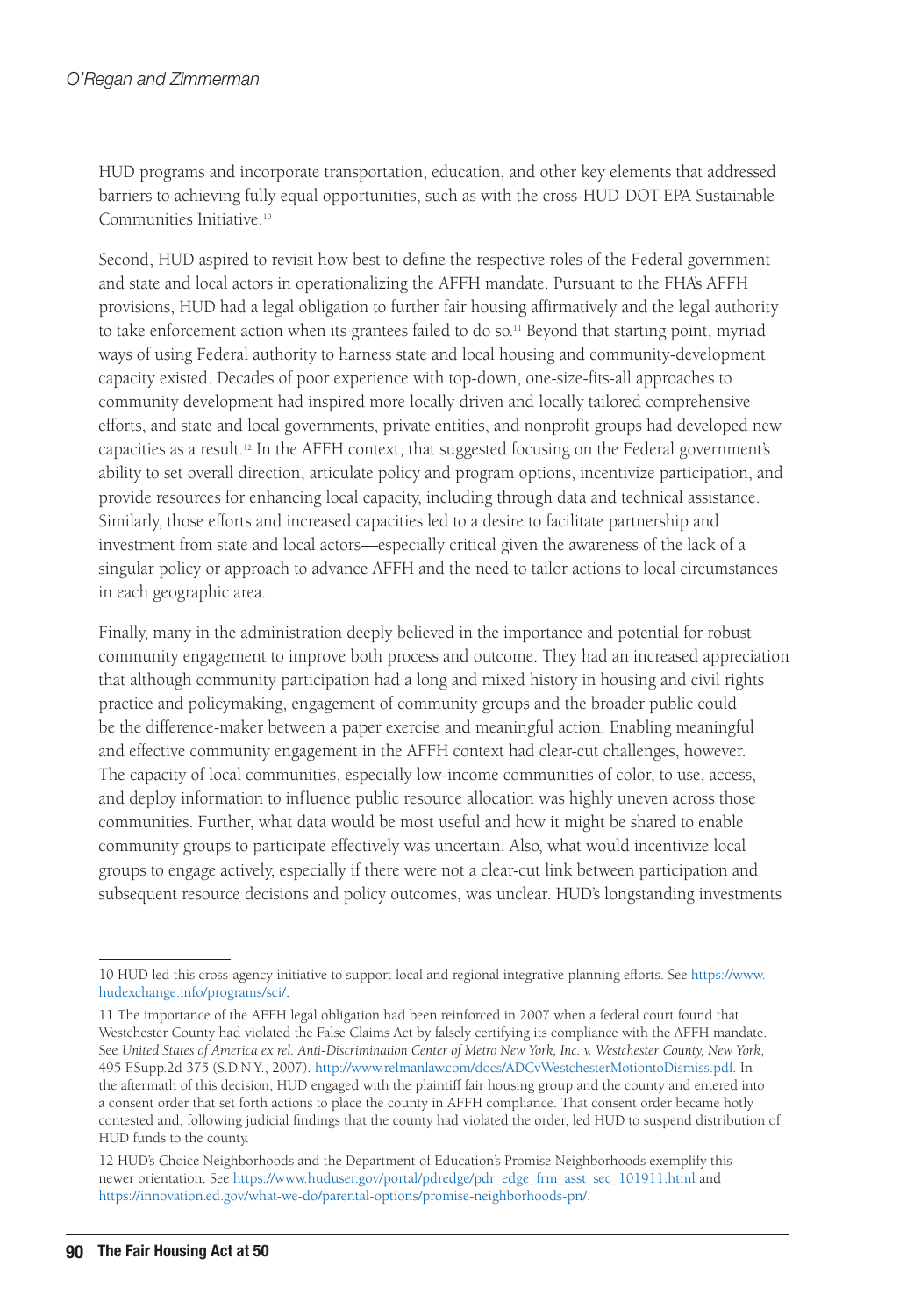in local fair housing groups offered a starting point,<sup>13</sup> but experience with the Home Mortgage Disclosure Act (HMDA) and how the data it made available to promote equitable lending practices highlighted that the provision of data was just that: a starting point.

Each of those priorities had particular resonance given the existing state of the AFFH process.

Before HUD's AFFH final rule in 2015, recipients of HUD formula grants mainly complied with their "affirmatively furthering" obligation through the Analysis of Impediments (AI) process.14 Jurisdictions were required to conduct an AI to fair housing in their jurisdictions and take appropriate action to address those impediments. The AI process, however, was widely recognized as highly flawed.

In 2009, HUD conducted a review of AIs gathered from program participants and found that about one-half of the AIs collected were outdated, incomplete, or otherwise inadequate (HUD, 2009). The Government Accounting Office (GAO) then conducted a more extensive review in 2010, collecting 441 AIs and comparing them to HUD guidance (GAO, 2010). Similar to HUD's own assessment, GAO found that a large share of jurisdictions did not have current AIs, and GAO questioned the usefulness of many of the AIs that did exist. GAO noted that HUD's regulations did not require a timeline for updating AIs, specific content or form of AIs, or even that AIs be submitted to HUD for review. GAO noted that most AIs were written by external consultants, and many did not seem to be signed by elected officials, suggesting that the AIs were not integral and were possibly irrelevant to any local decisionmaking process. Indeed, the content of the AIs did not feed into any other HUD process or funding requirement. GAO concluded that "[a]bsent any changes in the AI process, they will likely continue to add limited value going forward in terms of eliminating potential impediments to fair housing that may exist across the country" (GAO, 2010: 31).

# HUD's Final Rule: From Theory to Implementation

In 2015, after nearly 7 years of internal and public debate, HUD moved past its aspirational theory and issued its final AFFH rule. The rule sought to operationalize the administration's new approach, while addressing many flaws GAO (2010) and others had identified. It delineated substantive objectives in a new way and articulated a new process that redefined the roles of the Federal government and state and local actors. In doing so, it reworked how fair housing issues are to be incorporated into participants' planning processes and into how HUD (and potentially other) resources would be allocated. Collectively, those modifications represent a significant shift in approach.

<sup>13</sup> The Fair Housing Initiatives Program (FHIP) and the Fair Housing Assistance Program (FHAP) provide Federal resources to nonprofit groups, in the case of FHIP, and state and local agencies, in the case of FHAP, to pursue fairhousing-related activities. See [https://www.hud.gov/program\\_offices/fair\\_housing\\_equal\\_opp/partners/FHIP](https://www.hud.gov/program_offices/fair_housing_equal_opp/partners/FHIP) and [https://www.hud.gov/program\\_offices/fair\\_housing\\_equal\\_opp/partners/FHAP](https://www.hud.gov/program_offices/fair_housing_equal_opp/partners/FHAP)

In FY 2018, Congress' annualized appropriation was roughly \$65 million for those programs. See [https://www.hud.gov/sites/documents/FY\\_18\\_CJS\\_COMBINED.PDF.](https://www.hud.gov/sites/documents/FY_18_CJS_COMBINED.PDF)

<sup>14</sup> For a description of the AI process, see HUD's 1996 Fair Housing Planning Guide at [https://www.hud.gov/sites/](https://www.hud.gov/sites/documents/FHPG.PDF) [documents/FHPG.PDF](https://www.hud.gov/sites/documents/FHPG.PDF).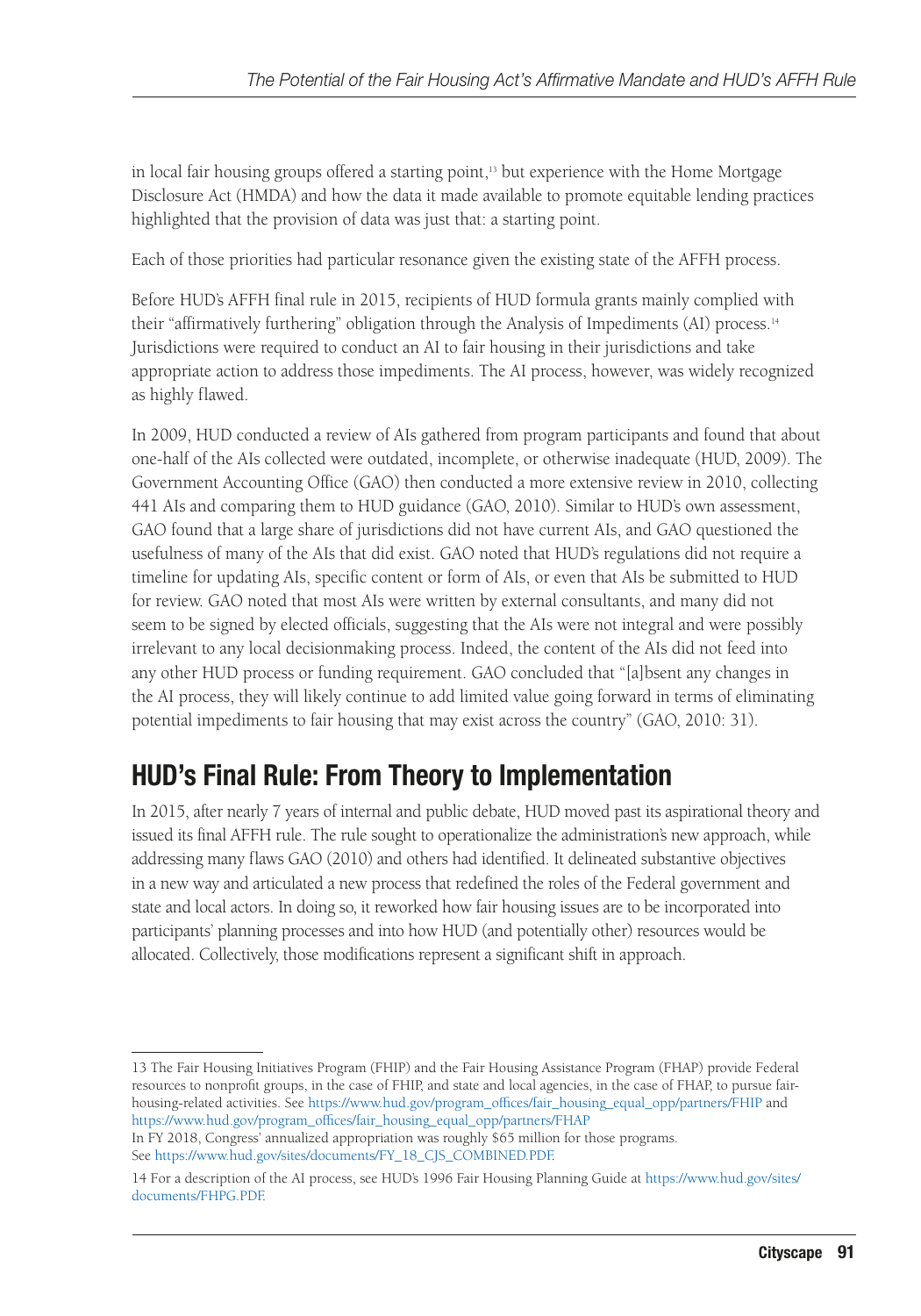#### The Final Rule's Explanation of Core AFFH Objectives

To provide clarity of purpose, HUD's rule defined the duty to affirmatively further fair housing for the first time. Specifically, the AFFH mandate required "meaningful" actions to—

"overcome patterns of segregation and foster inclusive communities free from barriers that restrict access to opportunity based on protected characteristics."15

The rule articulated four objectives for the AFFH effort: (1) to address significant disparities in housing needs and in access to opportunity, (2) to replace segregated living patterns with truly integrated and balanced living patterns, (3) to transform racially or ethnically concentrated areas of poverty into areas of opportunity, and (4) to foster and maintain compliance with civil rights and fair housing laws. By setting those four objectives, the rule made clear that furthering fair housing can entail both in-place investments and steps to promote mobility, thus addressing perhaps the preeminent fair housing tension. Further, it clarified that nonhousing disparities are relevant to AFFH objectives and that the specific actions to be taken by state and local actors would be determined locally rather than being dictated by HUD.

#### The Updated AFFH Process

The AFFH rule also sought to more clearly guide jurisdictions in identifying meaningful actions by introducing a new process with specific tools and clarifying the roles of the various participants. First, the rule clarified how states and participants should assess current conditions in their communities, replacing the much-criticized AI process with a standardized and very detailed Assessment of Fair Housing (AFH). Provided by HUD, the assessment tool included specific questions to be answered in five main topic areas.16 The analysis sought to push jurisdictions to go beyond describing patterns of segregation and to consider disparities in opportunity that accompany segregation. For example, participants must assess racial and ethnic disparities in the quality of neighborhood-based services, such as schools, employment, and transportation. Along a similar vein, the AFH contained a section focusing specifically on areas of racial or ethnic concentration of poverty. Those analyses seek to help localities assess residential segregation through a lens that focuses on the link between racial separateness and inequality.

Consistent with a shift in HUD's role in the process, HUD provides detailed data publicly on all jurisdictions and their surrounding regions, including data on segregation, location of subsidized housing, and disparities in measures of opportunity to facilitate that analysis. In doing so, HUD seeks to serve as a partner to state and local actors, which is especially helpful to entities without significant data capability, and to "democratize" the inputs relevant to the process. The rule also

<sup>15</sup> The AFFH mandate is 24 C.F.R. § 5.152. The rule explains that "meaningful actions" means "significant actions that are designed and can be reasonably expected to achieve a material positive change that affirmatively furthers fair housing by, for example, increasing fair housing choice or decreasing disparities in access to opportunity."

<sup>16</sup> Specifically, those topic areas are (1) a demographic summary; (2) a collection of analyses of segregation, racially or ethnically concentrated areas of poverty, disparities in access to opportunity, and disproportionate housing needs; (3) an analysis of publicly supported housing; (4) an analysis of disability and access; and (5) fair housing enforcement efforts.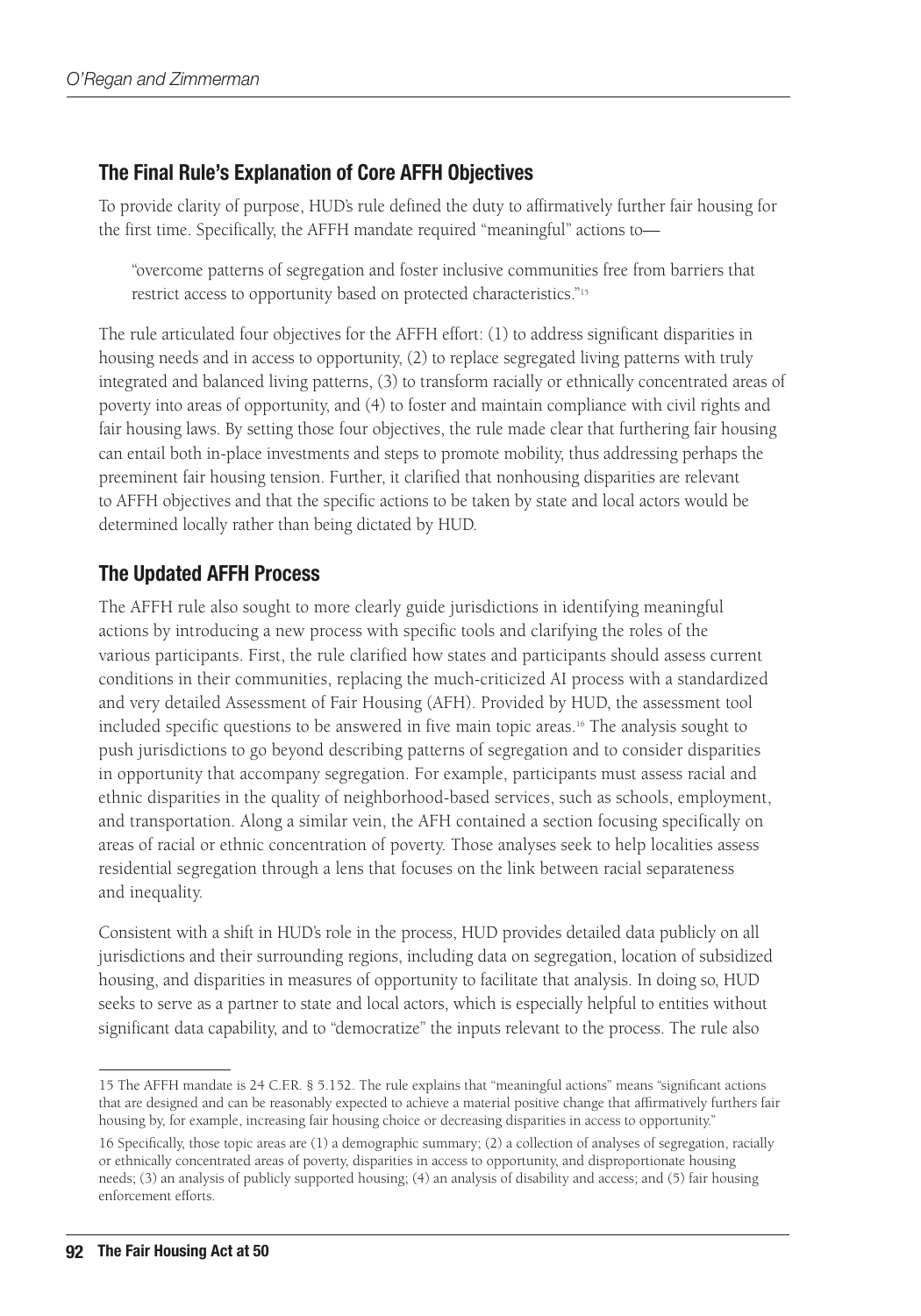required a robust community engagement process, specifying several steps designed to ensure that community input is incorporated into the final outcomes.17

An important consideration is that, unlike AIs, AFHs must be submitted to HUD. Within 60 days, HUD needs to determine whether the AFH is accepted, and if it is not accepted, provide reasons for the nonacceptance and guidance on how participants should revise the AFH so that it can be accepted.18 Jurisdictions must reference their AFH priorities and goals in their next administrative plan that is required for HUD funding (for example, consolidated plans),<sup>19</sup> and they need to have an AFH accepted by HUD before receiving that funding. In theory, strategies proposed in the AFH and the spending of resources, at least HUD resources, are directly linked, although the AFH may include goals for non-HUD resources as well. A "learning-loop" is also built into the process, which begins with the submission of an AFH to HUD, with possible feedback before acceptance; continues as a jurisdiction translates its AFH goals and strategies into the jurisdiction's consolidated plan; and culminates as that jurisdiction develops its next AFH (approximately 5 years later), in which progress on those goals is assessed. Another avenue of learning could occur if HUD, researchers, nonprofit intermediaries, and national affiliates of jurisdictions collect and disseminate lessons that can strengthen the process and further the desired goals of the rule.

Finally, in recognition that fair housing issues cross jurisdiction and agency boundaries, the final rule notes that HUD not only permits but encourages collaboration through jointly submitted AFHs. Collaboration can occur among multiple jurisdictions and between jurisdictions and public housing agencies (PHAs). PHAs were not previously required to conduct AIs, so they are conducting comprehensive AFHs for the first time.<sup>20</sup>

#### Initial Critiques of the AFFH Rule

Although many commentators respected the substantial shifts HUD made in its approach to the AFFH implementation process, public comments were extensive and often quite heated, reflecting widely different perceptions about the purpose, value, and desired outcomes at issue. Criticism was not limited to those individuals expressing hostility or indifference to the FHA's mandate; stakeholders supportive of fair housing goals also raised a range of concerns during the rule's development and after its issuance.

The fair housing advocacy community raised significant concerns about the lack of enforcement tools and processes in the new rule, questioning whether HUD had struck the appropriate balance between support to state and local actors and accountability for those who did not respond

<sup>17</sup> Community input is required before the drafting of the AFH; the draft AFH must be made available for public comment, and akin to the federal rulemaking process, jurisdictions must reference public comments in their AFH submission and explain their reason for not addressing specific comments in the content of the AFH.

<sup>18</sup> Acceptance means that the plan is complete and consistent with fair housing and civil rights laws. Acceptance does not deem a jurisdiction necessarily successful in meeting all its fair housing obligations.

<sup>19</sup> Consolidated plans are the planning and reporting requirements for CDBG recipients. Since 1995, CDBG recipients have been required to conduct AIs as part of their consolidated plans (although the AI itself was not included or referenced in those plans). See Bostic and Acolin (2017).

<sup>20</sup> Before HUD's final rule, PHAs self-certified that they were meeting their AFFH obligations as part of their HUD planning process.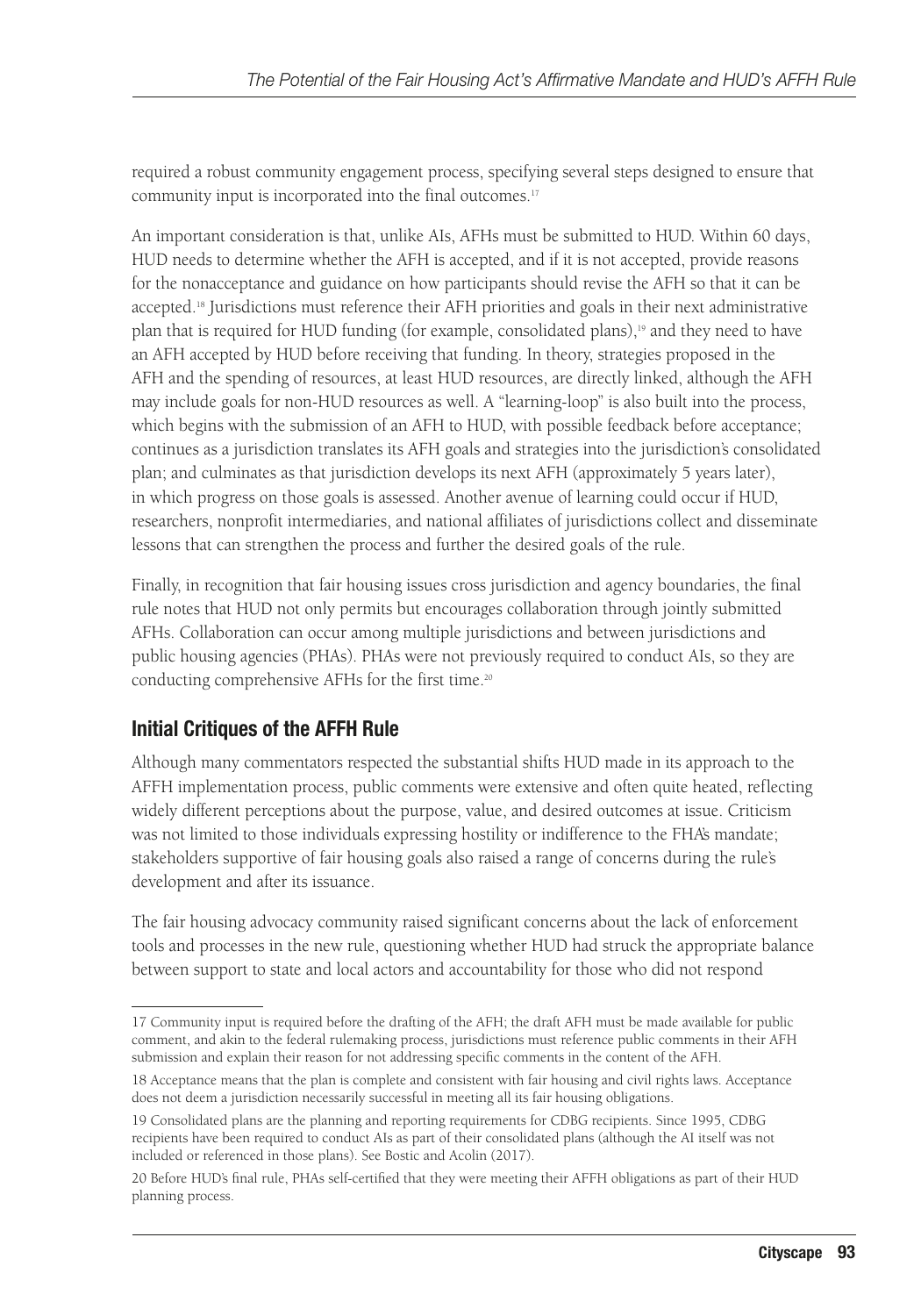meaningfully to the new process.21 Fair housing advocates noted the long history of segregated housing patterns sometimes reinforced by existing municipal boundaries and observed that even well-intentioned local jurisdictions frequently faced opposition if they sought to promote integration and to otherwise address fair housing challenges. Thus, fair housing critics questioned whether the rule included sufficient monitoring tools and assessment mechanisms to determine when local actors appropriately used the discretion they had been granted. The rule's "default approval" provision, by which HUD would deem an AFH accepted if HUD did not disapprove or raise concerns about it within 60 days, exacerbated that concern.<sup>22</sup> Although the legal significance of acceptance was uncertain, fair housing advocates saw it as a step toward a safe harbor that might insulate from liability entities who failed to take meaningful action.

In tension with that concern, many state and local governments and other actors responsible for complying with the new rule were skeptical that HUD would be able to embrace a more collaborative role and meet its obligation to support communities with data and technical assistance. For some HUD grantees responsible for undertaking the new process, HUD's rhetoric outstripped the reality of the process that had been set up. For example, the rule strongly encouraged collaboration between different actors and joint submission but did not provide an assessment tool designed to be used for such collaborations nor incentives (financial or otherwise) to do so. Similarly, on the flip side of the concern raised by fair housing advocates, state and local actors wondered whether HUD would support their discretionary decisionmaking.

Finally, some people had questions about scale: whether the resources at issue were sufficient to meet the AFFH objectives through the process the AFFH rule set forth. In other words, some doubted that the rule could satisfy the AFFH mandate because it neither contributed significant new resources nor changed existing statutory or regulatory terms of HUD programs to expand the options from which state and local governments might choose. From a resource perspective, some noted the lack of new, available HUD funding and that other public resources, such as those involving transportation and education, which were larger and arguably more critical contributors to shaping ongoing development patterns, were not subject to the rule. Others questioned whether HUD needed to provide greater flexibility in the way its existing program funds, which are significant, could be used.

# Early Indications

HUD issued its final rule in July of 2015, which made the first AFHs due to HUD in 2016.23 The early stage of any new process entails considerable uncertainty, and AFFH was no exception. With no existing AFH's to serve as models, and an entirely new process, grantees and HUD staff were learning as they were doing. The rule happened to be passed when a particularly small number of grantees was up next in the consolidated planning cycle, permitting HUD (and philanthropy) to focus attention and technical assistance on "first submitters." The Ford Foundation and Open

<sup>21</sup> For a good articulation, see Allen (2015).

<sup>22</sup> See final rule, Office of Federal Register, 2015.

<sup>23</sup> The timing of a jurisdiction's AFH depends on when their next consolidated plan is due, generally running on a 5-year cycle.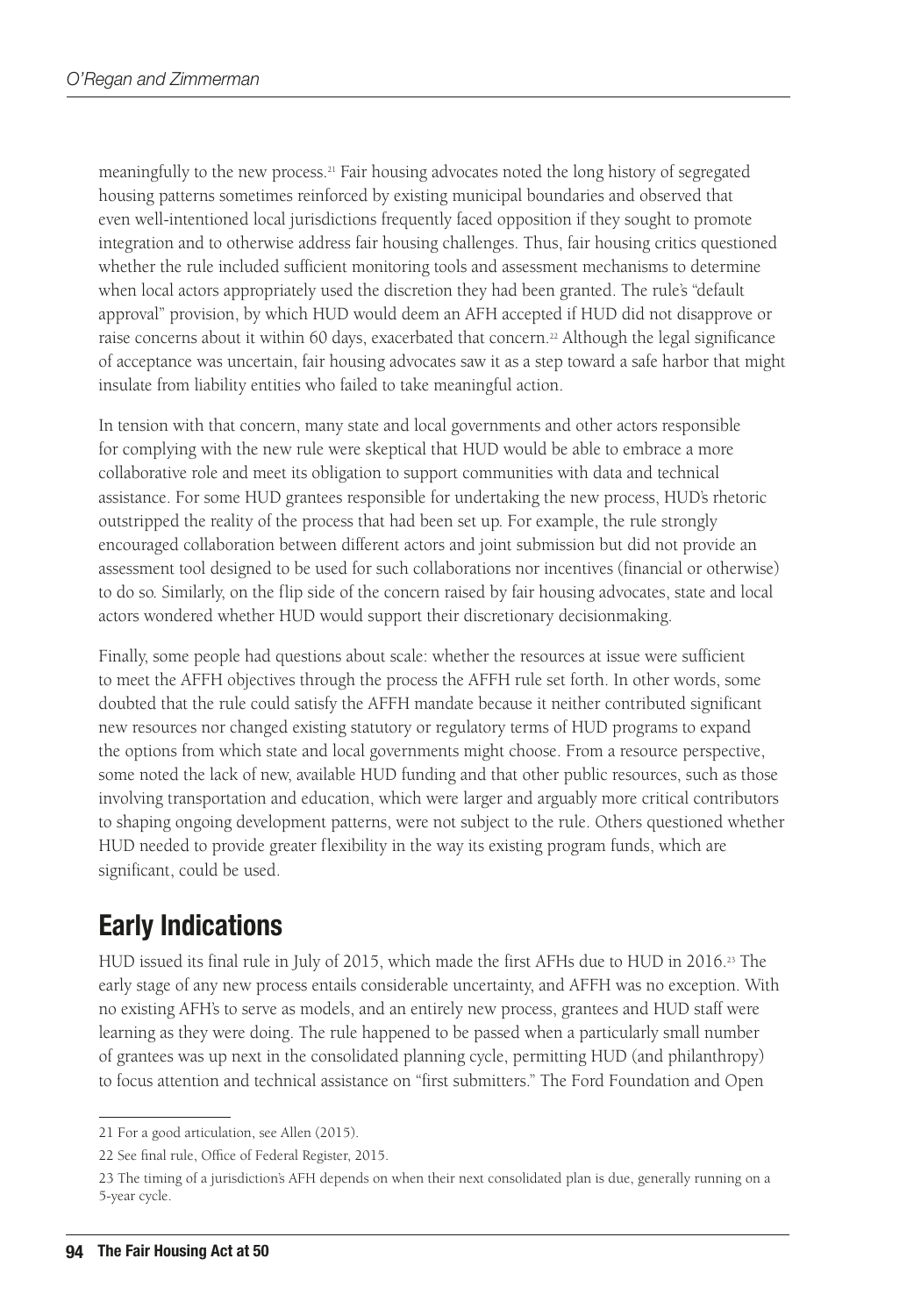Society Foundations, in particular, provided funding for technical assistance on the ground in numerous jurisdictions.

By the end of 2016, 15 AFHs representing 26 program participants had been submitted to HUD and received an official notice regarding whether they were accepted. Eight of those submissions were accepted outright. The remainder received initial feedback from HUD about needed improvements. Of those, three were quickly resubmitted and formally accepted. The remaining four were formally not accepted, but subsequent, updated submissions from those participants were accepted. Although those 2016 submissions were quite early in the rule's implementation, we gained several insights from them.

First, HUD proactively provided feedback to submitters such that submissions could be corrected for minor omissions and be resubmitted for timely acceptance, evidence of a learning loop for both grantee and HUD. Although such a mechanism was intended by the rule, it required HUD staff to work much more in partnership with submitters toward a common goal (acceptance) than a pure "compliance stance" typically permits.

Second, to some HUD's rejection of a sizable number of AFHs was surprising. In the 50 years since the passage of the FHA, HUD has withheld funding on an AFFH basis only a handful of times (Schwartz, 2014). Those four nonacceptances initially put six jurisdictions and PHAs at risk of not receiving HUD funding.24

Finally, more than one-half of the earliest AFH submissions were notably joint submissions, consistent with HUD's encouragement of collaboration and its emphasis on coordinated planning across jurisdictional or participant silos.

# Further Observations for Equity Planning

Opportunities based on where one lives have profound and lifelong consequences. Understanding of that reality is growing<sup>25</sup> and as such, the effort to translate the AFFH mandate into operational reality is notable. As an innovation in equity planning and how it informs the use of Federal housing and community development resources to further fair housing, the new effort marks a significant departure from HUD's previous approach. It may also demonstrate the potential for equity planning in other realms.26 Thus, the rule (and its implementation) is significant not only as it applies to the AFFH mandate but also more broadly as a potentially innovative mechanism that could herald experimentation and new approaches to realize equity concerns more broadly.

<sup>24</sup> Most AFH submissions were collaborations, either between a jurisdiction and its PHA, or among multiple jurisdictions, itself a goal of the new AFFH rule. For access to early submitted AFFHs, see [https://steil.mit.edu/civil](https://steil.mit.edu/civil-rights-and-fair-housing-city)[rights-and-fair-housing-city](https://steil.mit.edu/civil-rights-and-fair-housing-city).

<sup>25</sup> See, for example, Banks (2018); Chetty, Hendren, and Katz (2016).

<sup>26</sup> A growing body of experience and literature about efforts to incorporate equity planning in public programs (at all levels of government) suggests potential value in broader investigation into common challenges and successes. See, for example, Corburn et al. (2015); Federal Highway Administration (2017); Oregon Education Investment Board (2018).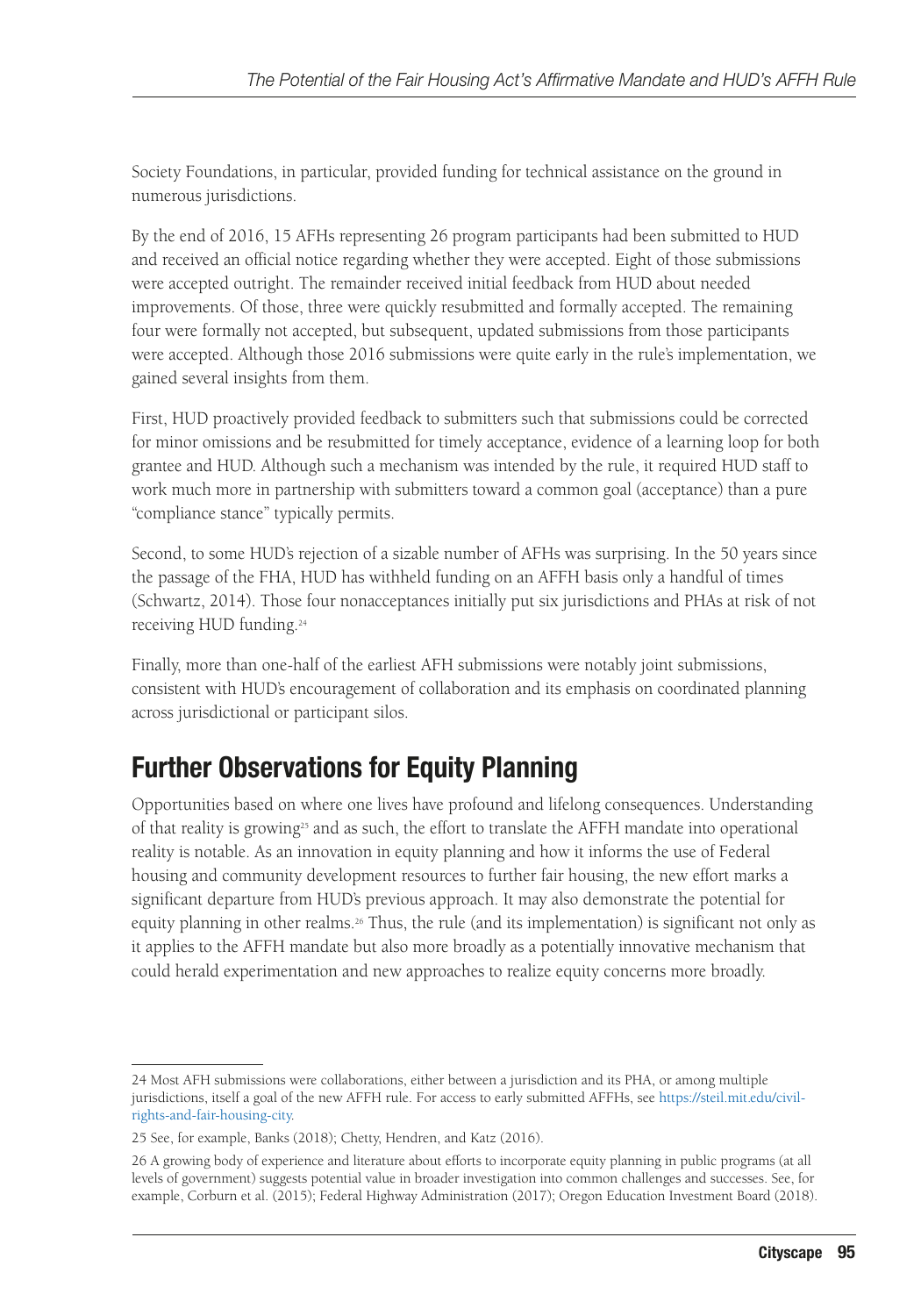As such, the AFFH rule can be used to examine a key set of questions that ideally might be applied in policy domains beyond housing and community development. Critical questions that could be used to inform and strengthen equity-planning efforts more broadly include the following:

- How would one best integrate public- (and possibly private-) sector funding streams and planning processes across levels of government and agencies to further equity principles? Information from other Federal, state, and local efforts, such as the Sustainable Communities Initiative, could contribute to learning in this area (Chapple et al., 2017).
- What "carrots and sticks" for state and local governments and actors are most useful to enable and incentivize them to achieve desired equity outcomes? More specifically, which of the supports that HUD and philanthropy provided to state and local actors were most helpful, and in what ways can data, in particular, better lead to effective programs?
- Does such an approach allow Federal, state, and local agencies to hold bad actors accountable, while effectively supporting well-intentioned recipients? What mechanisms might be developed to enable agencies to successfully differentiate between the two?
- What lessons can be drawn about how best to develop meaningful community participation, especially in low-income communities and communities of color? Such participation presumably involves effective local capacity on a jurisdiction-by-jurisdiction basis and national entities or intermediaries that can help support them.<sup>27</sup>
- How can one learn from such a process on an ongoing basis so that Federal, state, and local agencies can refine the process and so that recipients and community actors can improve decisionmaking and desired results? In particular, how can one build in, from the outset, meaningful opportunities for researchers and participants to provide feedback, and how can community actors be regularly informed and engaged about the effect of their involvement?

Finally, although the long-run effects of the rule cannot be assessed yet, lessons from the earliest submissions suggest some optimism that the rule embodies an important new approach that can and should be refined over time. We firmly believe it is possible to build on the rule and develop an approach to equity planning and fair housing programming consistent with the understanding that Congress set forth when it enacted the FHA and included the AFFH mandate as one of its two statutory goals.

### **Acknowledgments**

We would like to thank Vincent J. Reina, Nestor Davidson and an anonymous reviewer for helpful comments.

<sup>27</sup> In an ideal world, one would plan over a multiyear period for what local and national capacities should be created. It is noteworthy, for example, that the manner in which community groups used and applied HMDA data evolved over time.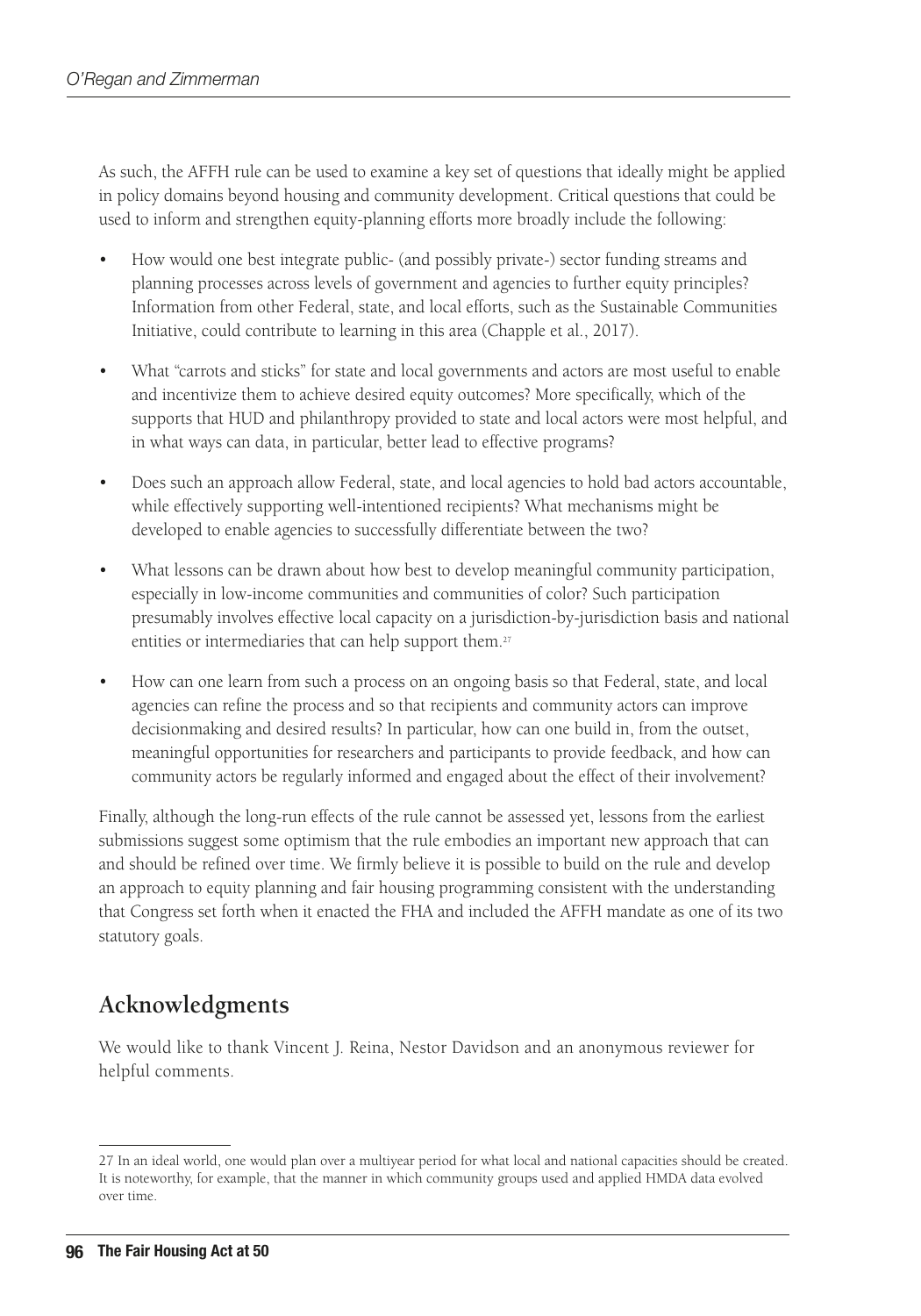### **Authors**

Katherine M. O'Regan is a professor of Public Policy and Planning at the Robert F. Wagner Graduate School of Public Service, New York University.

Ken Zimmerman is a Distinguished Fellow at the Furman Center for Real Estate & Urban Policy, New York University.

#### **References**

Allen, Michael. 2015. *HUD's New AFFH Rule: The Importance of the Ground Game.*" New York: NYU Furman Center. [http://furmancenter.org/research/iri/essay/huds-new-affh-rule-the-importance](http://furmancenter.org/research/iri/essay/huds-new-affh-rule-the-importance-of-the-ground-game)[of-the-ground-game](http://furmancenter.org/research/iri/essay/huds-new-affh-rule-the-importance-of-the-ground-game).

Banks, Ralph Richard. 2018. "An End to the Class vs. Race Debate," *The New York Times*, March 21. <https://www.nytimes.com/2018/03/21/opinion/class-race-social-mobility.html>.

Bostic, Raphael, and Arthur Acolin. 2017. "The Potential for HUD's Affirmatively Furthering Fair Housing Rule to Meaningfully Increase Inclusion." Paper presented at *A Shared Future: Fostering Communities of Inclusion in an Era of Inequality*, April 2017. Cambridge, MA: Harvard Joint Center for Housing Studies. [http://www.jchs.harvard.edu/sites/default/files/a\\_shared\\_future\\_potential\\_](http://www.jchs.harvard.edu/sites/default/files/a_shared_future_potential_for_hud_affh_increase_inclusion.pdf) [for\\_hud\\_affh\\_increase\\_inclusion.pdf](http://www.jchs.harvard.edu/sites/default/files/a_shared_future_potential_for_hud_affh_increase_inclusion.pdf).

Chapple, Karen, Grace Streltzov, Mariana Blondet, and Cristina Nape. 2017. "Epistemic Communities or Forced Marriages? Evaluating Collaboration Among Sustainable Communities Initiative Regional Planning Grant Recipients," *Cityscape: A Journal of Policy Development and Research* 19 (3): 163–187.

Chetty, Ray, Nathaniel Hendren, and Lawrence F. Katz. 2016. "The Effects of Exposure to Better Neighborhoods on Children: New Evidence from the Moving to Opportunity Experiment," *American Economic Review* 106 (4): 855–902.

Corburn, Jason, Shasa Curl, Gabino Arredondo, and Jonathan Malagon. 2015. "Making Health Equity Planning Work: A Relational Approach in Richmond, California," *Journal of Planning Education and Research* 35 (3): 265–281.

Davidson, Nestor, and Eduardo Penalver. 2018. *The Fair Housing Act's Original Sin: Administrative Discretion and the Persistence of Segregation*. Manuscript.

Faber, J.W. 2013. "Racial Dynamics of Subprime Mortgage Lending at the Peak," *Housing Policy Debate* 23 (2): 328–349.

Federal Highway Administration. 2017. *Travel Behavior: Shared Mobility and Transportation Equity.* [https://www.fhwa.dot.gov/policy/otps/shared\\_use\\_mobility\\_equity\\_final.pdf.](https://www.fhwa.dot.gov/policy/otps/shared_use_mobility_equity_final.pdf)